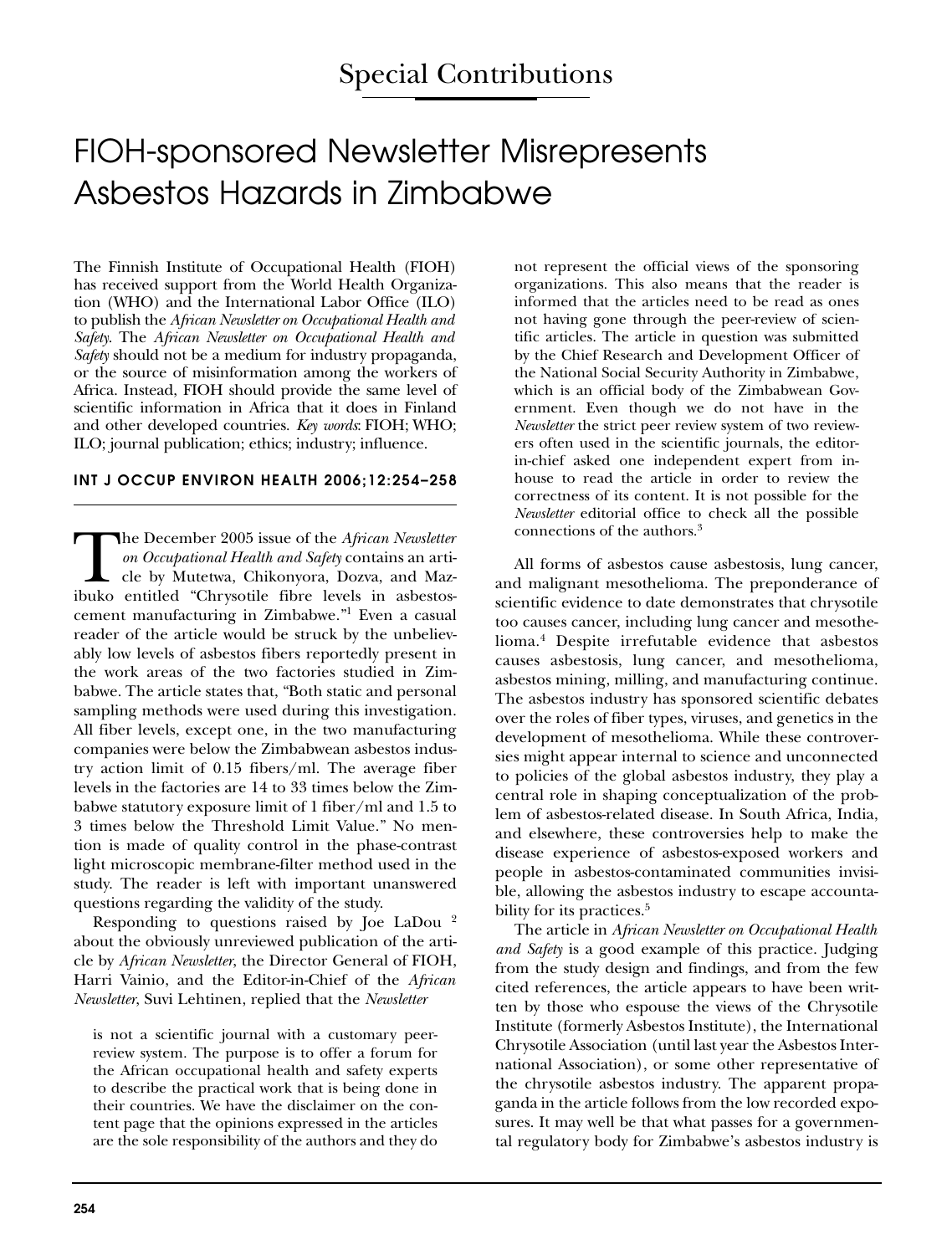simply not trustworthy. The exposure evaluation results reported by Mutetwa et al. seem improbable in light of the use of chrysotile in a cement-making process. Since the authors provide no data on the training and qualifications of the hygienists who collected the samples, or of the laboratory that analyzed them, repeat collection and analysis of samples from the workplace by an independent party is required to validate the findings. If information about the qualifications of those involved in collection and analysis of the asbestos fibers is available, and the quality assurance procedures of the laboratory are known, that information should immediately be published. This would allow interested scientists and occupational health and safety professionals to evaluate the study impartially.

The *African Newsletter* is an activity of the Finnish Institute of Occupational Health (FIOH), and the FIOH Director General and the former Director General are on its editorial board. There is no excuse for such a misleading article if proper, or even cursory, editorial review is taking place. The Finnish editors must have been aware of the value this publication will have for industry, and the increased health hazards it might create for workers, and should have ensured that the article was rigorously refereed.

The International Commission on Occupational Health (ICOH) has been criticized for its lack of objectivity in the development of scientific documents. This is particularly true of its past activities to advance the use of asbestos that were uncovered and reported in recent years.6 The role ICOH may have played in the publication of the paper by Mutetwa et al. is not clear. Morris Greenberg wrote to Jorma Rantanen, former Director General of FIOH and a member of the *African Newsletter* editorial board, and current ICOH President, with the concern, "Doubtless, this paper appearing with the authority of your journal will be cited widely to support the 'safe use' of asbestos in developing countries. Can this be the intention of FIOH, or ICOH for that matter?"7

Jukka Takala of ILO has stated clearly that it is unacceptable to suggest that asbestos can be mined, shipped, processed, or used safely,

Asbestos is one of the most if not the most important single factor causing work-related fatalities, and is increasingly seen as a major health policy challenge worldwide . . . asbestos is still the No. 1 carcinogen in the world of work.

Takala highlights the deplorable dumping of asbestos on developing economies, saying that the increase in their consumption of the toxic mineral will "prove to be a health time bomb in these countries in 20 to 30 years' time."8

Ellen Rosskam summarized the profound disappointment many who were following this exchange of views found with the FIOH response,

While the *Newsletter* may not be scrutinized by a peer review process, there are some issues that are so "dangerous" like asbestos, and so known to be industry-dominated, that the FIOH should have had its internal alarm bells ringing with that article. Any government agency's publications can be interpreted by the reading public as presenting a position supported and promoted by the publishing agency. The FIOH could have published the article indicating that this is precisely the kind of misleading information that attempts to get passed off as science. One doubts that the FIOH would wish to be thought to be promoting the use of asbestos in developing countries.<sup>9</sup>

There is ample reason for concern on the part of scientists and clinicians who follow the activities of the Canadian asbestos industry. Egilman, Fehnel, and Rankin Bohme detailed the efforts of the Quebec Asbestos Mining Association to fund research that advanced the myth of the "controlled use" of asbestos. " These studies were used to promote the marketing and sales of asbestos, and have had a substantial effect on policy and occupational health litigation. Asbestos manufacturing companies and the Canadian government continue to use them to promote the use of asbestos in Europe and in developing countries."10 Castleman reviewed the false claims of "controlled use" of asbestos and concluded that, "Even in the case of asbestos manufacturing industry and product use where regulatory restrictions had been in place for many years, asbestos problems remained out of control."11

The asbestos cancer epidemic sweeping the globe, which may take as many as 10 million lives before asbestos is banned worldwide and exposures are brought to an end, would have been largely preventable if the WHO and the ILO had responded early and forcefully. The WHO was late in recognizing the emergence of the asbestos epidemic, failed to act after the epidemic had begun, and, quite without explanation, continues to fail to address the problem of asbestos mining, manufacturing, and world trade of a known human carcinogen. If the WHO had spent the past three decades pressing the world community to end asbestos mining and manufacture, the world could have added asbestos to polio and smallpox viruses as conquered agents.<sup>12</sup>

The battle against asbestos is in danger of being lost where the human costs may be greatest, in developing countries desperate for industry. Relentless efforts are being employed in the intensive campaign to preserve the asbestos industry for developing countries.6 The Indian asbestos industry, assisted by Canadian interests, promotes the manufacture and use of asbestos products. In India, an official of the WHO's Regional Office for Southeast Asia wrote that asbestos-cement products are "highly eco-friendly."13 The WHO and the ILO have been slow to support the ban-asbestos movement in India.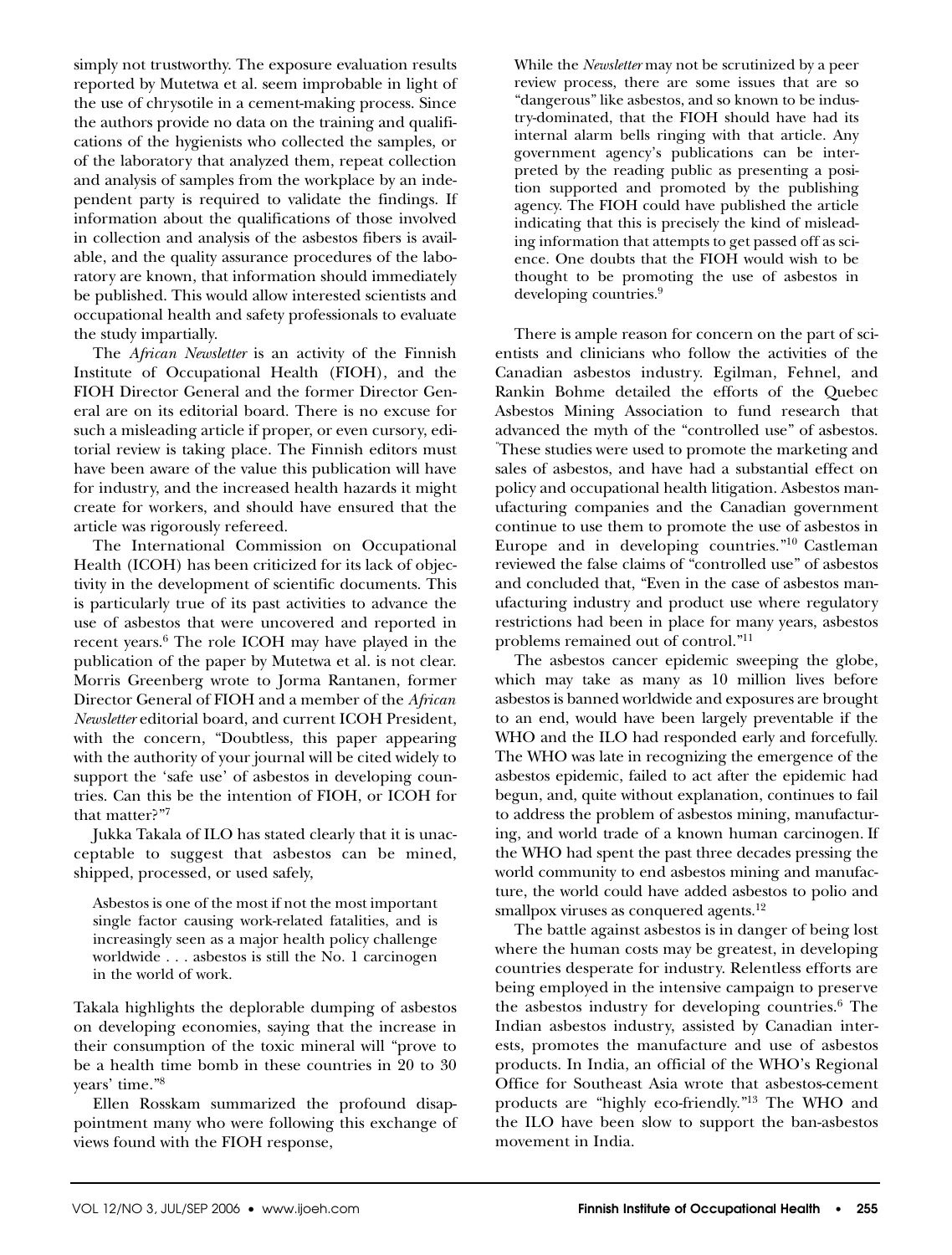*The Hindu*, India's national newspaper, published the following,

The Asbestos Cement Products Manufacturers' Association wants to clear the air and establish that the industry, providing low-cost roofing and plumbing solutions for low-income households is "safe." Association chairman S. A. Bhimaraja says the Indian industry uses only imported chrysotile (white) fibre as raw material for asbestos cement sheets. In 2004, the Central Labour Institute, under the Ministry of Labour, undertook a national study on the "Health status of workers in the asbestos industry" in eight factories manufacturing chrysotile products. A total of 702 workers in the age group 20–50 were covered, and none showed any sign of asbestosis. Environmentalists in India point out that asbestos, irrespective of the variety, is a carcinogen. Representatives of the asbestos industry counter that they have had no complaints from consumers.<sup>14</sup>

In a letter to Editor-in-Chief Lehtinen, Rory O'Neill of the International Federation of Journalists commented about the article in the *African Newsletter*,

Its publication was extremely timely for asbestos interests, coming ahead of the current hearings on asbestos at the Zimbabwe government's Committee on Mines, Environment and Tourism, where the industry lobby continues to argue that Chrysotile Institute-derived evidence "proves" chrysotile asbestos manufacture, production, and use is safe. This claim was reiterated at the committee this week by the managing director of Turnall asbestos cement, one of the sources cited in the *African Newsletter* article. It has also been cited by the National Zimbabwe Chrysotile Task Force, in its recent lobbying of the South African government. This all forms part of Zimbabwe's efforts to forestall a chrysotile ban in South Africa. Similar information has been presented this month at asbestos industry sponsored workshops and media events in Indonesia. Earlier this year, India was the focus for the asbestos industry's public relations drive. The global asbestos industry has embarked on a worldwide bid to rehabilitate a known carcinogen. This issue of your *Newsletter* will doubtless be cited at lobbying and public relations events in the coming years as evidence to support continued use of an entirely replaceable industrial carcinogen. The references cited suggest the authors had painstakingly avoided any mention of the overwhelming evidence contradicting the "safe use" arguments promoted by the asbestos lobby. We should not give succour to those who seek to disguise commercial self-interest as unbiased occupational health research.15 LaDou and O'Neill wrote to FIOH to

respectfully request that FIOH entertain further evaluation of the circumstances of the Mutetwa, et al. article in an effort to set this important occupational health matter straight. We would like to see

FIOH re-examine the Mutetwa, et al. study results of asbestos fiber measurements. Relying on the local authorities to take and report more samples will not be adequate. The credible thing FIOH can do is to send someone to Zimbabwe to confirm the industrial hygiene measurements reported by Mutetwa, et al. by actually taking samples at the plants and bringing them back to FIOH to analyze. Leaving split samples for the Zimbabwe laboratory to analyze would provide the quality control check that was omitted from the original study. It may well be that FIOH will be required to publish an amended Mutetwa, et al. study result in a future issue of *African Newsletter*. 16

JOHN C. BAILAR III, PHD *Professor Emeritus The University of Chicago Chicago, IL, U.S.A.*

SEIFEDDIN GAAFAR BALLAL, MD *College of Medicine King Faisal University Dammam, Saudi Arabia*

MARTIN BOBACK, PHD *Department of Epidemiology and Public Health University College London London, England*

BARRY CASTLEMAN, SCD *Environmental Consultant Garrett Park, MD, U.S.A.*

HENG LENG CHEE, PHD *Asia Research Institute National University of Singapore Singapore*

MARTIN CHERNIACK, MD, MPH *University of Connecticut Health Center Farmington, CT, U.S.A.*

DAVID CHRISTIANI, MD, MPH *Occupational Health Program Harvard School of Public Health Boston MA, U.S.A.*

ANDRÉ CICOLELLA, DIPLENG *Head of Health Risk Assessment Unit National Institute of Industrial Environment and Risks Verneuil-en-Halatte, France*

JANICE FERNÁNDEZ DE D´POOL, MD, MPH *Instituto de Medicina del Trabajo e Higiene Industrial Universidad del Zulia Zulia, Venezuela*

DAVID EGILMAN, MD, MPH *Department of Community Health Brown University Providence, RI, U.S.A.*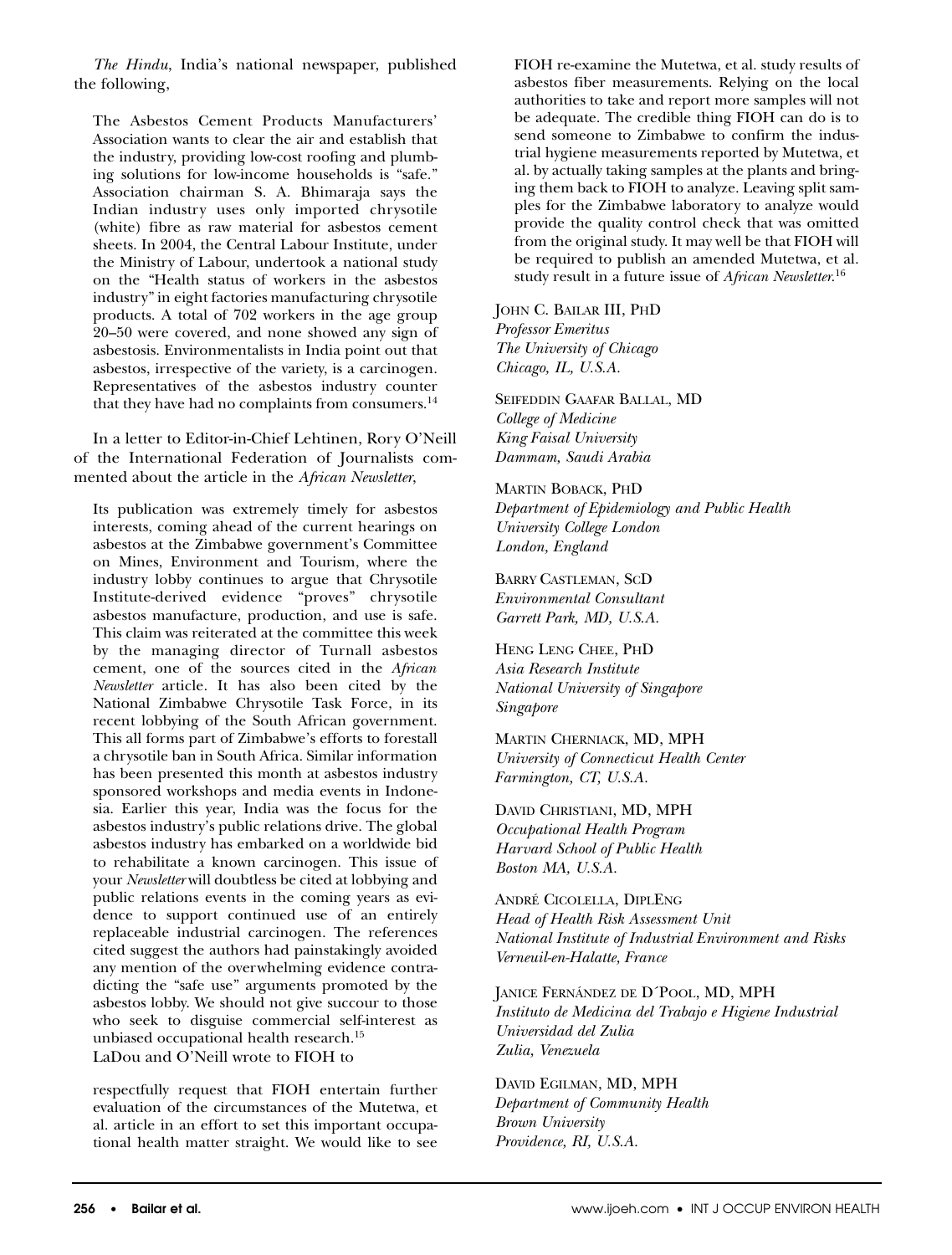ARTHUR L. FRANK, MD, PHD *School of Public Health Drexel University Philadelphia, PA, U.S.A.*

MARCO A. GARCIA S., MD *Occupational Medicine San Jose, Costa Rica*

FERNANDA GIANNASI, BE *Labor Inspector Brazilian Labor Inspectorate Coordinator of the Virtual-Citizen Network for Ban Asbestos in Latin America Sao Paulo, Brazil*

MORRIS GREENBERG, MB *Former HM Inspector of Factories Former Senior Medical Officer Department of Health London, England*

ROBERT J. HARRISON, MD, MPH *University of California School of Medicine San Francisco, USA*

JAMES HUFF, PHD *National Institute of Environmental Health Sciences Research Triangle Park, NC, U.S.A.*

PETER INFANTE, DDS, DRPH *School of Public Health George Washington University Washington, DC, U.S.A.*

ELIEZER JOAO DE SOUZA *President Brazilian Asbestos Victims Association Sao Paulo, Brazil*

TUSHAR KANT JOSHI, MBBS, MSC *Center for Occupational and Environmental Health New Delhi, India*

PETER KAMUZORA, MA, PHD *Institute of Development Studies University of Dar es Salaam Dar es Salaam, Tanzania*

LAURIE KAZAN-ALLEN, DMS *International Ban Asbestos Secretariat Stanmore, England*

DAVID G. KERN, MD, MOH *Occupational Consultant in Medicine Rockport, ME, U.S.A.*

HANS KROMHOUT, PHD *Environmental and Occupational Health Division Utrecht University Utrecht, The Netherlands*

SUDJOKO KUSWADJI, MSC, PKK *Yayasan IDKI Foundation for Occupational Health Tangarang, Indonesia*

JOSEPH LADOU, MD *International Center for Occupational Medicine University of California School of Medicine San Francisco, CA, U.S.A.*

RICHARD A. LEMEN, PHD, MSPH *Former Assistant Surgeon General United States Public Health Service Washington, DC, U.S.A.*

CHARLES LEVENSTEIN, PHD, MSOH *Professor Emeritus of Work Environment University of Massachusetts Lowell, MA, U.S.A.*

BOY LUETHJE, PHD *Institute of Social Research University of Frankfurt Frankfurt, Germany*

FRANCESCA MANCINI, MS *Biological Farming Systems Group Wageningen University Wageningen, The Netherlands*

BANWARI LAL MEEL, MD *Walter Sisulu University for Science and Technology Mthatha, South Africa*

YALEMTSEHAY MEKONNEN, MD *Aklilu Lemma Institute of Pathobiology Addis Ababa University Addis Ababa, Ethiopia*

RENÉ MENDES, MD, MPH, DRPH *Federal University of Minas Gerais President, National Association of Occupational Medicine Brazil*

FIONA MURIE *Health, Safety and Environment Director Building Workers' International Geneva, Switzerland*

JONATHAN E. MYERS, MD *School of Public Health Occupational and Environmental Health Research Unit University of Cape Town Cape Town, South Africa*

RORY O'NEILL *Health, Safety and Environment Officer International Federation of Journalists Editor,* Hazards *magazine Sheffield, England*